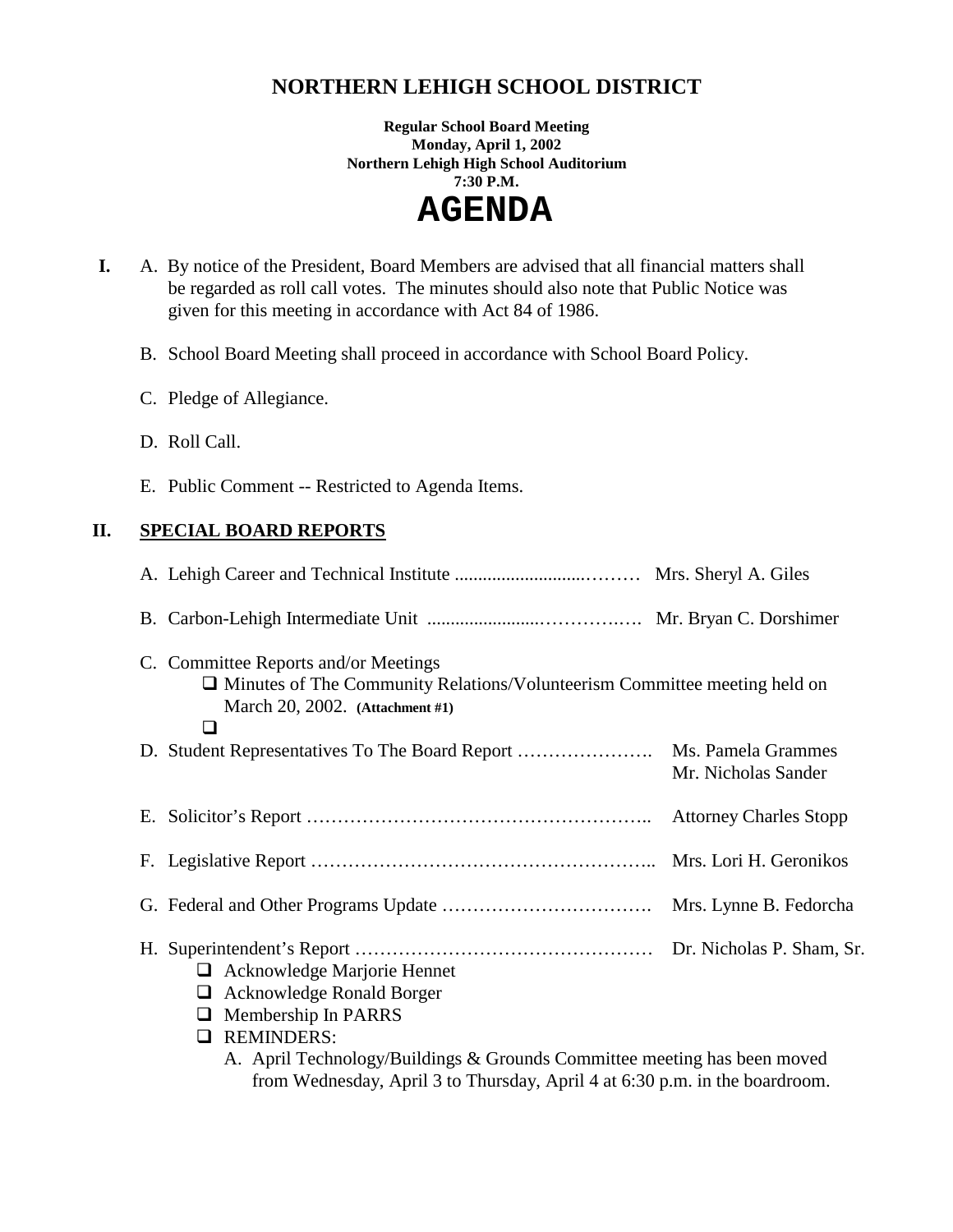I. An Executive Session will be held in the high school faculty room beginning at 7:00 p.m.

#### **III. PERSONNEL**

- A. Appointments
	- 1. Instructional

| Gail Barilla             | <b>Extension of Temporary Vacancy Replacement Contract</b> |
|--------------------------|------------------------------------------------------------|
| Assignment:              | Special Education Learning Support Teacher, who is         |
|                          | replacing Barbara Zambo who was replacing Cassandra        |
|                          | Frantz who has been granted an extension of an unpaid      |
|                          | leave of absence.                                          |
| <b>Effective Date:</b>   | March 13, 2002                                             |
| <b>Termination Date:</b> | On or about April 30, 2002                                 |
|                          |                                                            |

#### B. Substitutes

- 1. Instructional
	- a. Employ the following substitute teacher for the 2001-2002 school year at the substitute teacher rates of \$70.00 for 1-10 non-consecutive days; \$80.00 for 11-20 non-consecutive days; and \$90.00 for 21+ non-consecutive days:

Julie Smith – Elementary Education K-6 Beth A. Trexler – School Nurse

#### 2. Non-Instructional

a. Employ the following substitute instructional aide(s) for the 2001-2002 school year at the substitute rate of \$7.25 per hour:

Tina Williams

b. Employ the following substitute secretary for the 2001-2002 school year at the substitute rate of \$7.25 per hour:

Tina Williams

c. Employ the following substitute cafeteria worker for the 2001-2002 school year at the substitute rate of \$7.25 per hour:

Tina Williams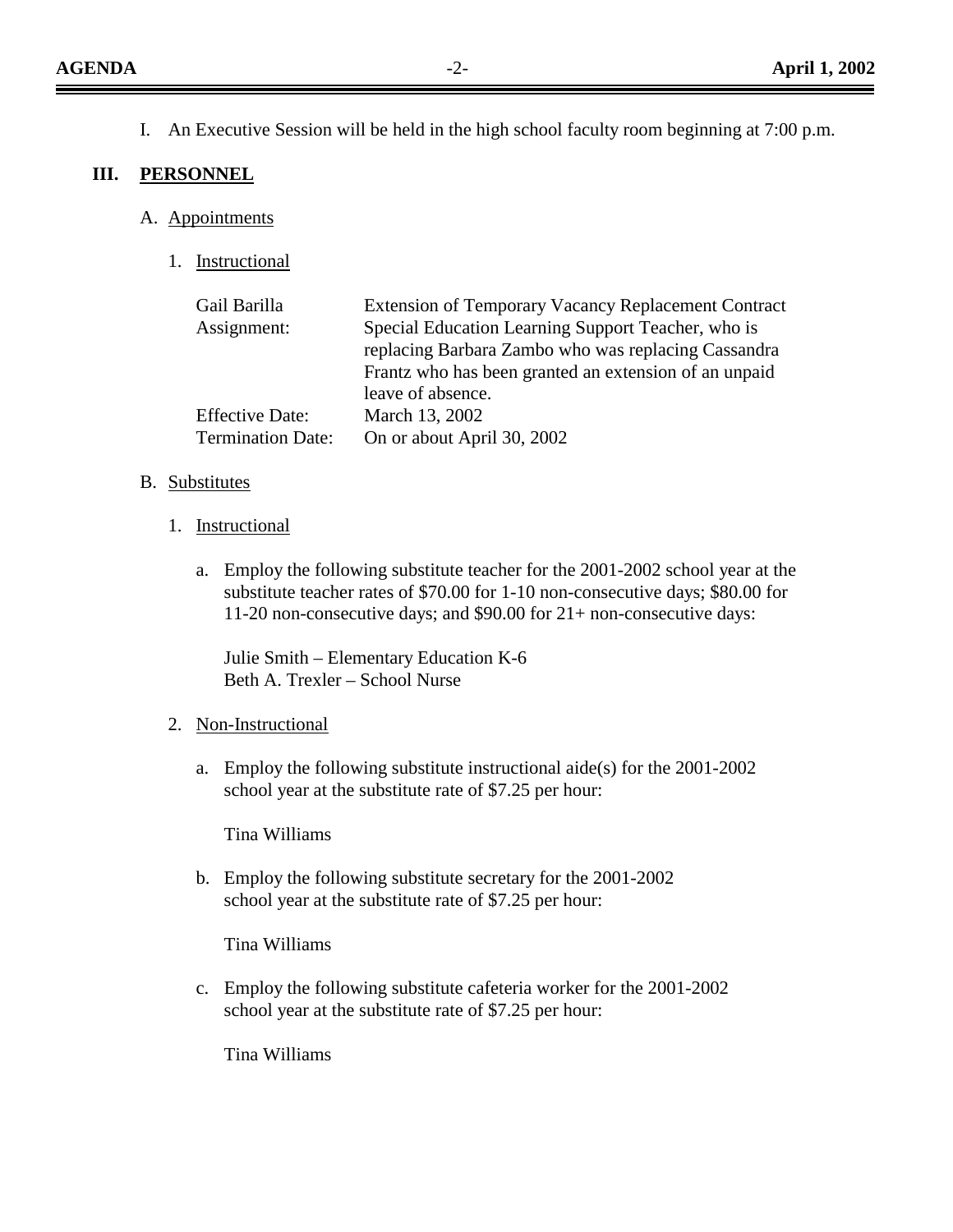- C. Approve to appoint Angela Scolaro to the position of Assistant Varsity Girls' Soccer Coach for the Spring 2003 season at a stipend of \$2500.
- D. Approve to appoint Douglas Keichel to the position of Assistant Varsity Boys' Soccer Coach for Fall 2002 season at a stipend of \$2500.
- E. Unpaid Leave

Approve the request of Susan Mendes, Slatington Elementary School special education teacher, to take a five-day leave of absence from May 13 to 17, 2002. Her request will not be considered a precedent for future requests per correspondence received from the Northern Lehigh Education Association**. (Attachment #2)**

F. Co-Curricular Appointments for 2002-2003\* Head Football Coach – James Tkach Assistant Football Coach – Samuel Bonner Assistant Football Coach – Steve Hluschak Assistant Football Coach – Dennis Rose Assistant Football Coach – Glenn Serfass Assistant Football Coach – Richard Snell Assistant Football Coach – Joseph Tout Head Cross Country Coach – David Oertner Assistant Cross Country Coach – Beth Case Head Field Hockey Coach – Mary Redline Assistant Field Hockey Coach – Jessica Schoenberger Senior High Fall Intramural – Renee Evans – Tennis Senior High Fall Intramural – Todd Herzog – Weightlifting/Indoor Floor Tennis Senior High Fall Intramural – David Redline -- Basketball Majorette/Band Front Director – Lauren Zielinski \**The stipend will be determined when a new Collective Bargaining Agreement is approved.* 

# **IV. POLICY**

#### A. Conferences Requiring Board Approval

- 1. Approve the request of David Clemmer, middle school librarian, to attend the PA School Librarians Association 29<sup>th</sup> Annual Conference entitled "Navigating The Future" on April 18-20, 2002 in Hershey, PA. Expenses include \$220.00 for registration, \$40.00 for meals, \$36.00 for travel, \$271.00 for lodging, \$10.00 for miscellaneous expenses, for a total cost of \$577.00 plus the cost of a substitute teacher for one day and will be paid for through Curriculum and Instruction funds.
- 2. Approve the request of Todd Herzog, Susan Strubinger, Jane Kutney, Denise Papay, Joanne Perich, Debra Sanek, Claire Heim, Slatington Elementary teachers, and Barbara Mantz, EdithAnn Fella, and Marilyn Steckel, Peters Elementary teachers, to attend the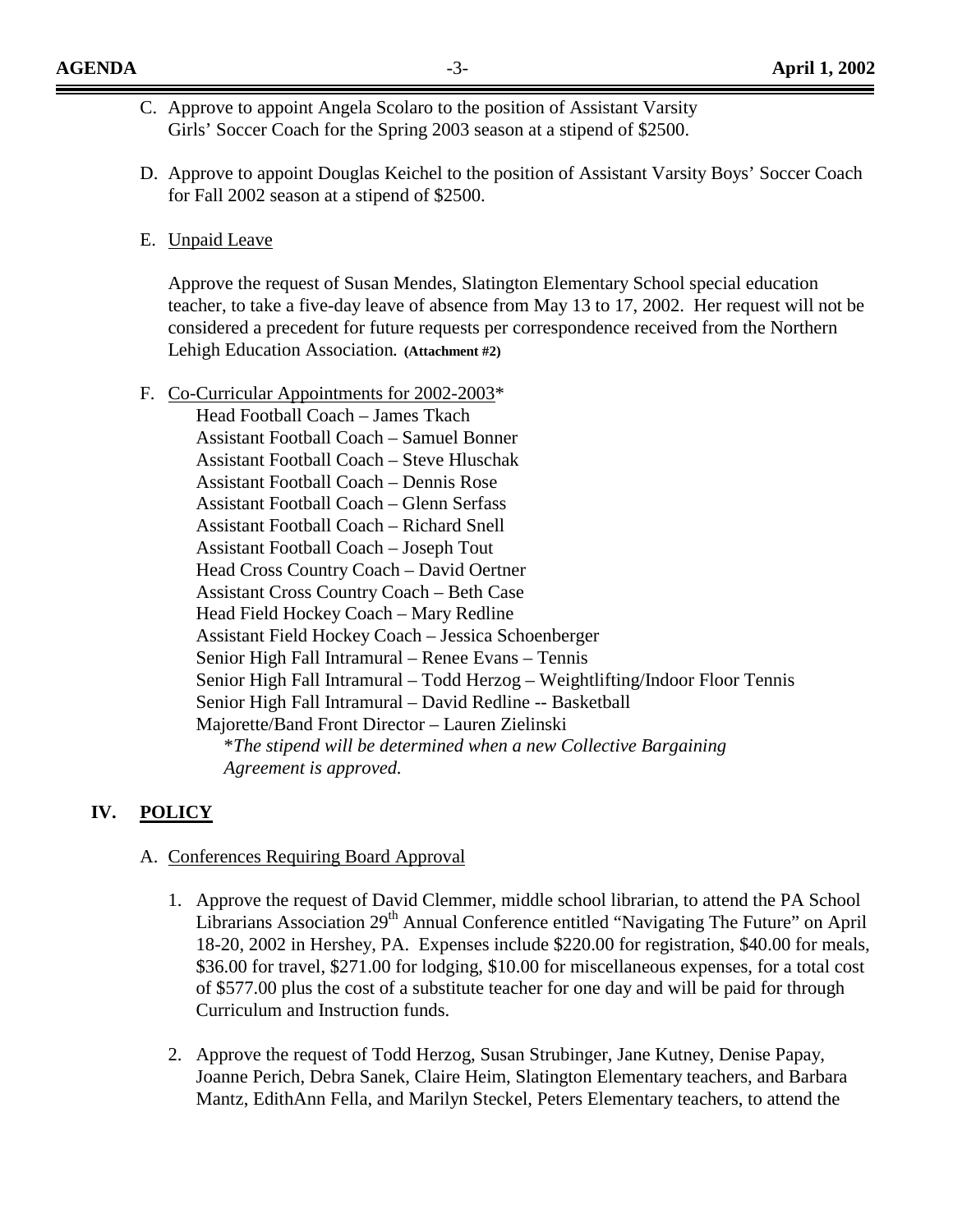Bureau of Education and Research conference on May 16, 2002 in Allentown. Expenses for this conference, entitled "Effectively Using Guided Reading: Help All Your Students Become Better Readers" include \$135.00 each for registration, \$18.00 for travel for a total cost of \$1368.00 plus the cost of eight substitute teachers for the day and will be paid for through Title I funds.

- 3. Approve the request of Laurie Newman, special education coordinator, to attend the  $30<sup>th</sup>$ Annual Education Law Conference at Lehigh University in Bethlehem, PA on May 10, 2002. Expenses for this conference, entitled "Special Education Law: Twist and Churns" include \$115.00 for registration and will be paid for through IDEA funds.
- 4. Approve the request of Terry Jenkins, elementary instrumental music director, to attend the PA Music Educators Association Convention on April 18 and 19, 2002 in Philadelphia, PA. Expenses for this in-service conference include \$75.00 for registration, \$49.00 for travel for a total cost of \$114.00 plus the cost of a substitute teacher for one day.
- 5. Approve the request of Debra Siglin and Susan Mendes, Slatington Elementary teachers, to attend a Bureau of Education & Research conference in King of Prussia on May 7, 2002. Expenses for this conference, entitled "Using Guided Reading to Help Your Students Become Better Readers" include \$175.00 each for registration for at total of \$350.00 plus the cost of two substitute teachers for one the day.
- B. Approve the Northern Lehigh High School Student Activities Account Fund Statement for the month of February 2002. **(Attachment #3)**

## **V. CURRICULUM AND INSTRUCTION**

A. Approve the Northern Lehigh School District 2002-2003 Proposed School Calendar, as presented in **attachment #4.** 

## **VI. OLD BUSINESS**

A. Approve to appoint Benjamin L. Pratt, Esq. to replace Harrison Sanders, Esq. as the Chief Negotiator between the Northern Lehigh School District Board of Education and the Northern Lehigh Education Association at a cost of \$85.00 per hour, which will include all work in conjunction with negotiations and will be capped at \$10,000.00 per calendar year.

## **VII. NEW BUSINESS**

# **VIII. FINANCIAL**

- A. Approve payment of bills from the Capital Reserve #1 Account. **(Attachment #5)**
- B. Approve payment of bills from the Construction Account, as presented in **attachment #6**.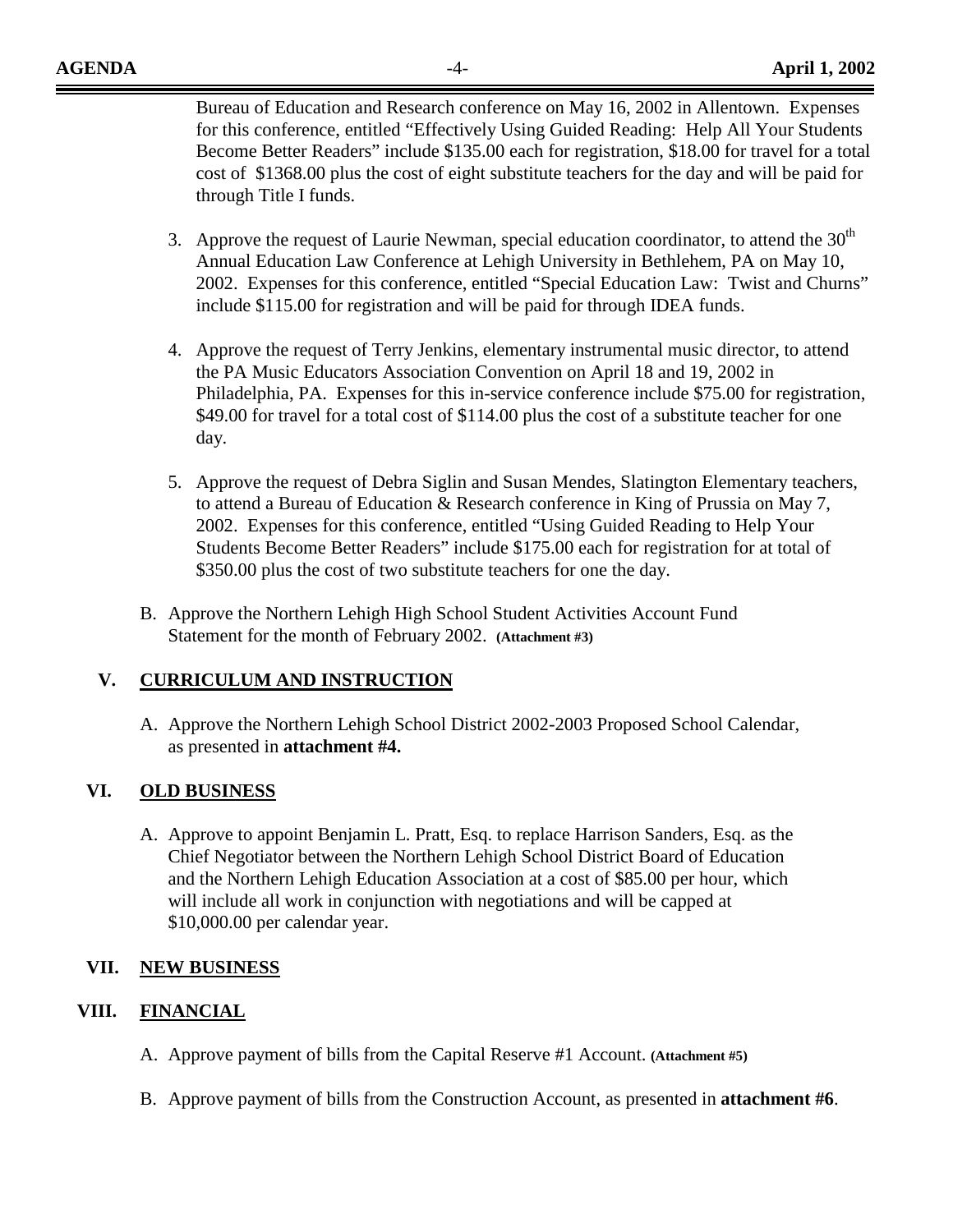- C. Approve payment of bills from the Extended Construction Account, as presented in **attachment #7.**
- D. Approve the Arthurs Lestrange Cash Management Portfolio for the month of February 2002. **(Attachment #8)**
- E. Approve the submission of PLANCON PART I for the Northern Lehigh Middle School roof project. **(Attachment #9)**
- F. Approve to authorize the proper officials to solicit bids for the following supplies for the 2002-2003 school year:

| <b>General Supplies</b>  | <b>Industrial Art Supplies</b>     |
|--------------------------|------------------------------------|
| <b>Lumber Supplies</b>   | <b>Physical Education Supplies</b> |
| <b>Art Supplies</b>      | Diesel                             |
| <b>Unleaded Gasoline</b> | #2 Heating Fuel                    |

- G. Authorize the Business Office to advertise for sale the Millrite-Powermatic metal milling machine that is located in the high school technical education room. **(Attachment #10)**
- H. Authorize a two-year extension to the transportation contract that will expire on June 30, 2002 with Laidlaw Trasit Incorporated. Daily renewal rates for bus runs and the contract extension agreement are attached for review. Please note that the daily run rates will increase by 4.5% for public transportation and 4.2% for non-public transportation. **(Attachment #11)**
- I. Authorize the business office to solicit bids for the high school, middle school, and Slatington Elementary stage curtain replacements. The middle school curtain will be paid from the Construction Fund account and the high school curtain will be funded from either construction funds or Capital Reserve #1 Fund. The Slatington curtain will be paid from Capital Reserve #1 Fund.
- J. Approve the local Certified Public Accountant auditing proposal provided by Hutchinson, Gorman, & Freeh, P.C. for the 2001-2002 school year audits. The base fee is \$11,900 and the Federal Single Audit will cost an additional \$2,150. The base fee last year was \$10,400 and the single audit cost \$2,050. This is a total increase of \$1,600 or 12.86% over last year's amount. Reasons cited for the increase include GASB 34, two new bond issues, and additional lease agreements. **(Attachment #12)**
- K. Approve a \$31.49 real estate tax refund to Charles and Lynette Romig of 4919 Park Avenue, Slatington, PA 18080. The Lehigh County Assessment Office reduced the assessed value of their property from \$37,250 to \$35,750. **(Attachment #13)**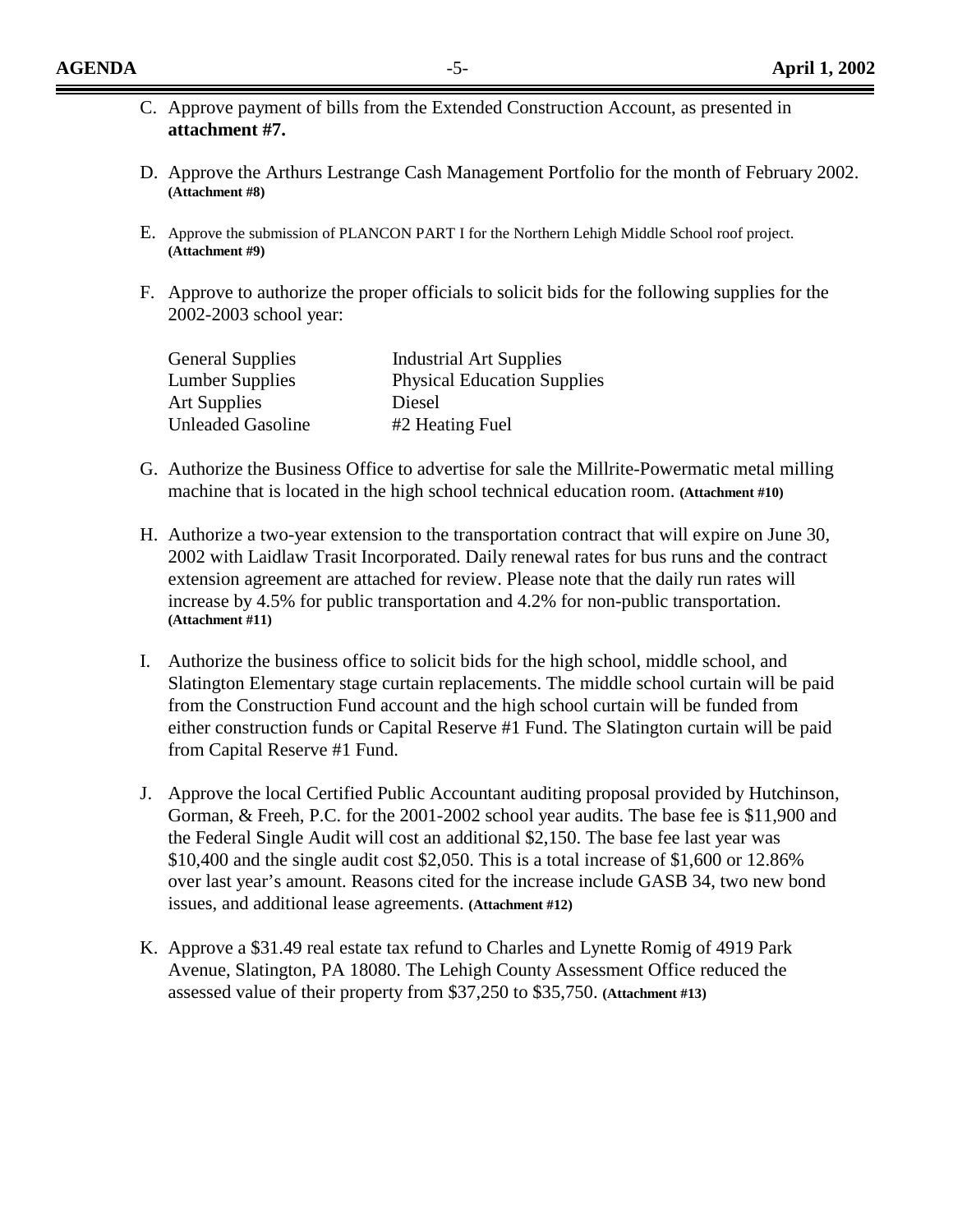$\equiv$   $\equiv$ 

|  | M. Approve to adjust the 2001-2002 General Fund Budget to include the following revenues                     |                        |                    |  |  |
|--|--------------------------------------------------------------------------------------------------------------|------------------------|--------------------|--|--|
|  | and expenses related to additional grants: (Attachment #15 $\&$ #16)<br><b>PA STATE FUNDS:</b>               |                        |                    |  |  |
|  |                                                                                                              |                        |                    |  |  |
|  | <b>Additional Revenues</b>                                                                                   |                        |                    |  |  |
|  | 10-7150-000-204 PSSA Incentive Funding 2001-02 School Year                                                   |                        | \$19,824           |  |  |
|  |                                                                                                              | <b>Total Increases</b> | \$19,824           |  |  |
|  | <b>Expenditures of Additional Revenues</b>                                                                   |                        |                    |  |  |
|  | 10-2270-320-204-000-02 Staff Development Professional Services                                               |                        | \$9,912            |  |  |
|  | 10-2270-610-204-000-02 Staff Development Supplies<br>10-2270-890-204-000-02 Staff Development Misc. Expenses |                        | \$4,956<br>\$4,956 |  |  |
|  |                                                                                                              |                        |                    |  |  |
|  |                                                                                                              | Total                  | \$19,824           |  |  |
|  | <b>FEDERAL FUNDS</b>                                                                                         |                        |                    |  |  |
|  | <b>Additional Revenues</b>                                                                                   |                        |                    |  |  |
|  | <b>Title I Revenues</b><br>10-8514-000-440-000-02                                                            |                        | \$7,792            |  |  |
|  |                                                                                                              | <b>Total Increases</b> | \$7,792            |  |  |
|  | <b>Expenditures of Additional Revenues</b>                                                                   |                        |                    |  |  |
|  | 10-1490-610-440-000-02<br><b>Title I Supplies</b>                                                            |                        | \$7,792            |  |  |
|  |                                                                                                              | Total                  | \$7,792            |  |  |

# **IX. LEGAL**